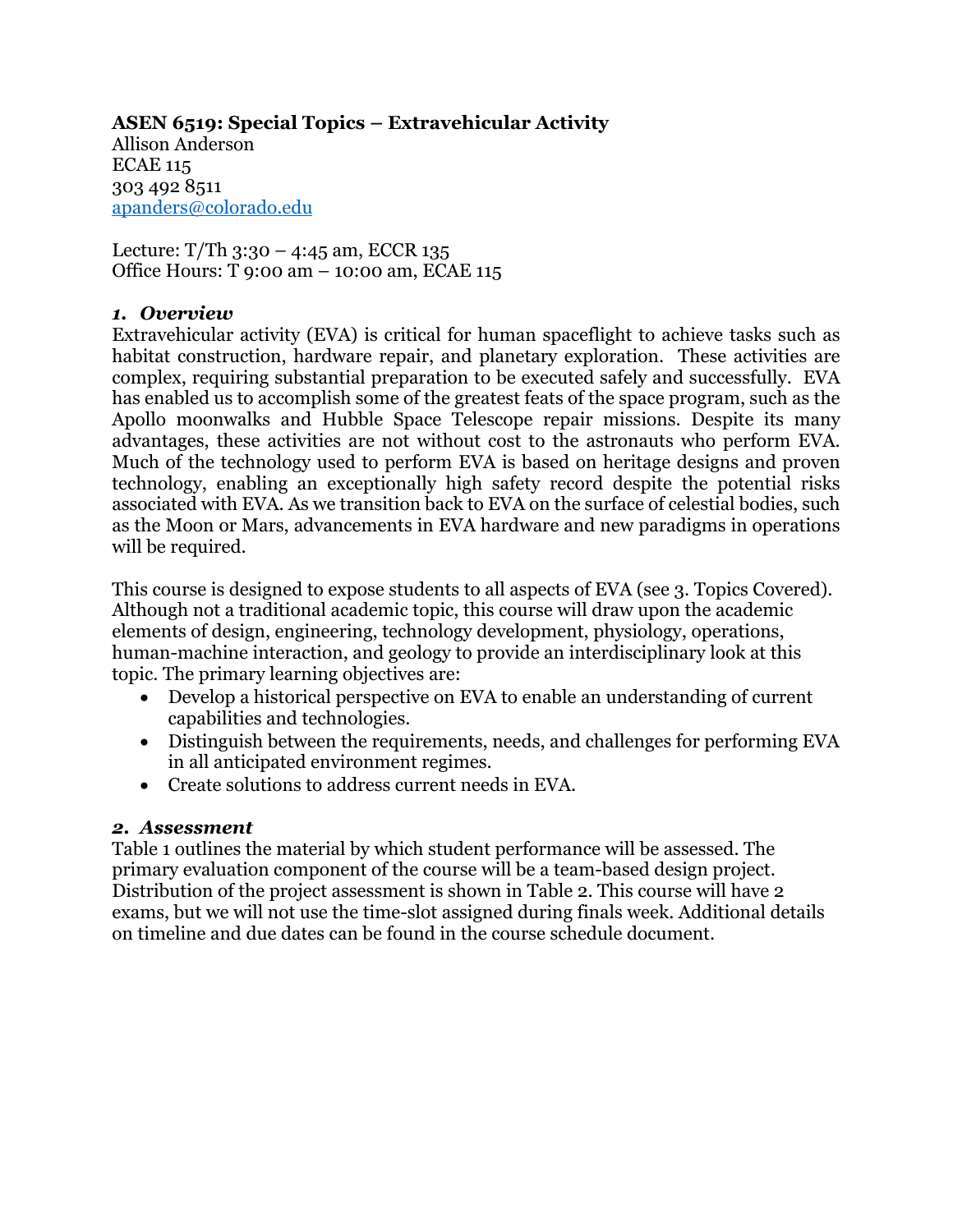| Table 1: Distribution of course assessments |        |
|---------------------------------------------|--------|
| Exams $(2)$                                 | 30%    |
| Homework $(3)$                              | 30%    |
| Design Project                              | 30%    |
| <b>In-Class EVA Presentation</b>            | $.5\%$ |
| In-Class Participation                      | 5%     |
|                                             | 100%   |
| Table 2: Distribution of project assessment |        |

| rable 2. Distribution of project assessment |     |
|---------------------------------------------|-----|
| Project proposal                            | 5%  |
| Mid-semester project review                 | 5%  |
| Final project deliverables                  | 15% |
| Peer review                                 | 5%  |
|                                             | 30% |

#### *3. Topics Covered*

The following topics will be addressed, both in lecture and through relevant readings: pressure garments, life support systems, health concerns, planetary geology, exploration, training analogs, tool design, transportation systems, and operations. Additional details can be found in the course schedule document.

#### *4. Textbook*

The required textbook for the class is Thomas and McMann. U.S. Spacesuits, 2nd ed. ISBN 978-1-4419-9566-7. It is important to get the 2nd edition since it is substantially updated from the original version of the text. Additional readings will be assigned from other resources as needed, and will be announced at least one week in advance of the due date.

For additional reading, please see:

- Peter Eckart, Spaceflight Life Support and Biospherics. Springer, 1996. (Available through the CU E-library)
- Nicholas de Monchaux, Spacesuit: Fashioning Apollo. MIT Press, 2011.
- Thomas J. Kelly, Moon Lander. Smithsonian Books, 2001.
- Dave Mindell, Digital Apollo. MIT Press, 2008

#### **5. Accommodation for Disabilities**

If you qualify for accommodations because of a disability, please submit your accommodation letter from Disability Services to your faculty member in a timely manner so that your needs can be addressed. Disability Services determines accommodations based on documented disabilities in the academic environment. Information on requesting accommodations is located on the Disability Services website (www.colorado.edu/disabilityservices/students). Contact Disability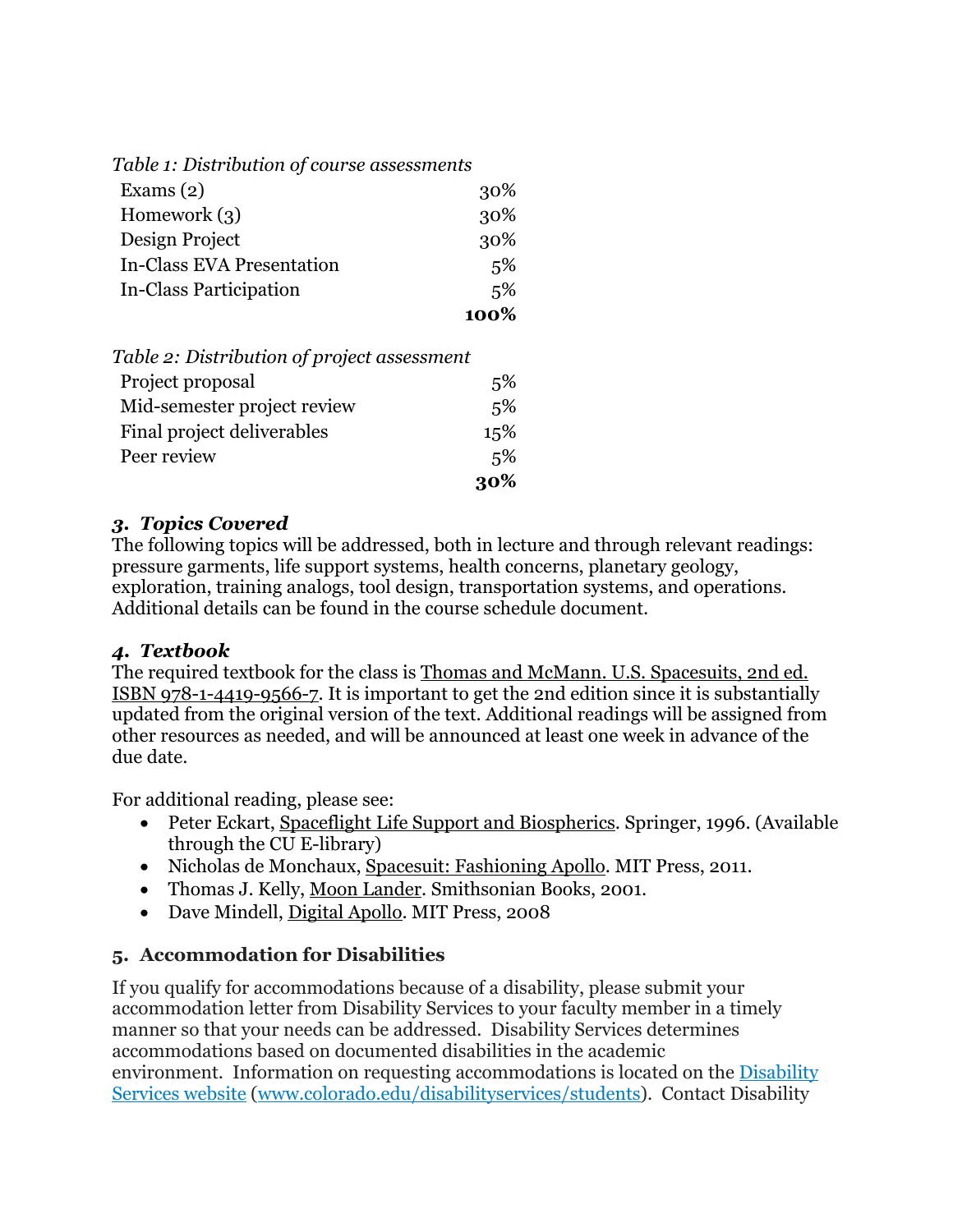Services at 303-492-8671 or  $\frac{d\sin 6}{d\cosh 2}$  or further assistance. If you have a temporary medical condition or injury, see Temporary Medical Conditions under the Students tab on the Disability Services website and discuss your needs with me.

## **6. Religious Holidays**

Campus policy regarding religious observances requires that faculty make every effort to deal reasonably and fairly with all students who, because of religious obligations, have conflicts with scheduled exams, assignments or required attendance. In this class, if you need accommodations for an observance, please let me know at least 2 weeks prior to the date and I will work with you to come up with a reasonable solution. See the campus policy regarding religious observances for full details.

## **7. Classroom Behavior**

Students and faculty each have responsibility for maintaining an appropriate learning environment. Those who fail to adhere to such behavioral standards may be subject to discipline. Professional courtesy and sensitivity are especially important with respect to individuals and topics dealing with race, color, national origin, sex, pregnancy, age, disability, creed, religion, sexual orientation, gender identity, gender expression, veteran status, political affiliation or political philosophy. Class rosters are provided to me with your legal name. I will gladly honor your request to address you by an alternate name or gender pronoun. Please advise me of this preference early in the semester so that I may make appropriate changes to my records. For more information, see the policies on classroom behavior and the Student Code of Conduct.

### **8. Sexual Misconduct, Discrimination, Harassment and/or Related Retaliation**

The University of Colorado Boulder (CU Boulder) is committed to maintaining a positive learning, working, and living environment. CU Boulder will not tolerate acts of sexual misconduct, discrimination, harassment or related retaliation against or by any employee or student. CU's Sexual Misconduct Policy prohibits sexual assault, sexual exploitation, sexual harassment, intimate partner abuse (dating or domestic violence), stalking or related retaliation. CU Boulder's Discrimination and Harassment Policy prohibits discrimination, harassment or related retaliation based on race, color, national origin, sex, pregnancy, age, disability, creed, religion, sexual orientation, gender identity, gender expression, veteran status, political affiliation or political philosophy. Individuals who believe they have been subject to misconduct under either policy should contact the Office of Institutional Equity and Compliance (OIEC) at 303-492-2127. Information about the OIEC, the above referenced policies, and the campus resources available to assist individuals regarding sexual misconduct, discrimination, harassment or related retaliation can be found at the OIEC website.

## **9. Honor Code**

All students enrolled in a University of Colorado Boulder course are responsible for knowing and adhering to the academic integrity policy. Violations of the policy may include: plagiarism, cheating, fabrication, lying, bribery, threat, unauthorized access to